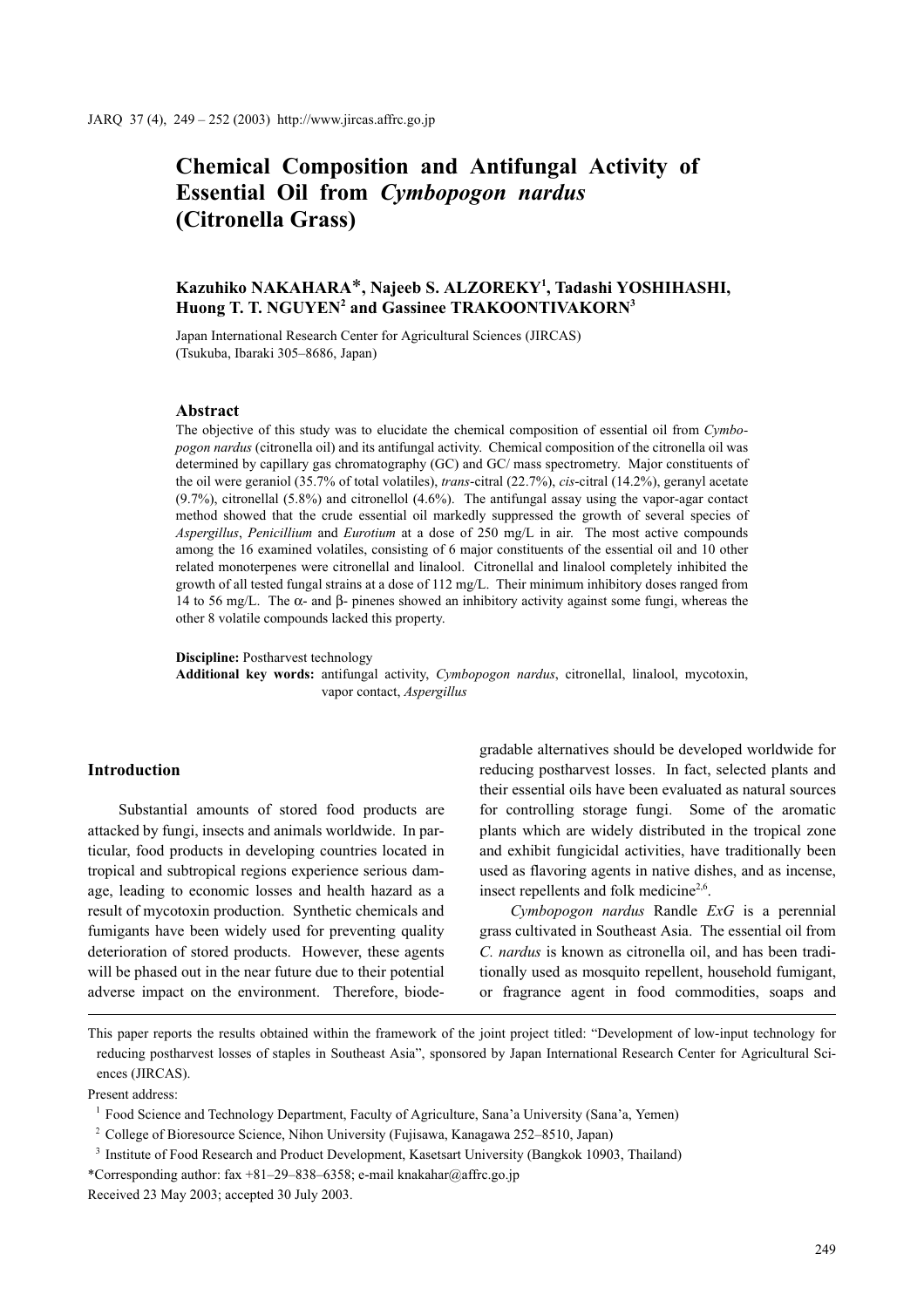cosmetics<sup>2,3,6</sup>. Although some previous studies using the disc diffusion method had revealed that citronella oil exhibited antibacterial and antifungal activities, the active components were not identified<sup>1,9</sup>. In this study, the antifungal activity of citronella oil, its components and other volatiles were investigated using the vapor-agar contact method to develop a more practical approach for controlling fungi in storage facilities for food products.

#### Materials and methods

#### 1. Plant material and steam distillation

Cymbopogon nardus Randle ExG was collected around Bangkok, Thailand, in August 2000. A representative accession (TNS 9515379) was deposited at Tsukuba Botanical Garden, National Science Museum, Japan. Aerial parts (5.0 kg) were steam-distilled for 1 h with 10 volumes of water. Essential oil was then extracted with diethylether which was evaporated before antifungal experiments were conducted.

#### 2. Gas chromatography / mass spectrometry analysis

The capillary gas chromatography (GC) and GC/ mass spectrometry analyses of the essential oil were carried out using a model Hewlett-Packard (HP) 5980 series 2 equipped with 5989A at an ionization energy of 70 eV. The temperature program was 70ºC for 2 min, increasing up to 180ºC at 5ºC/min. The components were identified by direct comparison of their Kovat's index<sup>7</sup> on polar and apolar columns and mass spectra with authentic preparations.

#### 3. Determination of antifungal activity

Nine fungal strains, Aspergillus candidus IFO 8816, A. flavus IFO 4186, A. versicolor IFO 31806, Eurotium amstelodami IFO 5721, E. chevalieri IFO 4086, Penicillium adametzii IFO 7223, P. citrinum IFO 4631, P. griseofulvum IFO 7011, and P. islandicum IFO 5234, supplied by the Institute of Fermentation Osaka (IFO) were used in this study. These fungi which produce mycotoxins are often detected in rice exported from Thailand<sup>11</sup>. Volatile compounds (analytical grade) were purchased from Wako Pure Chemical (Osaka, Japan). Antifungal activity was determined by the vapor-agar contact method previously described by Sekiyama et al.<sup>10</sup> with a slight modification as follows. Fungi were cultured on potato dextrose agar (PDA) medium at 27ºC for a week before the experiment. Fungal spores (approximately 1.5  $\times$  10<sup>3</sup>) were then inoculated in the center of PDA plates (40 mm diameter) which were aseptically placed in a chamber (capacity, 300 mL) without lids. Tested volatile compounds were introduced into the chambers followed by proper sealing (Fig. 1). Incubation in the chambers was performed at 27ºC for 3 to 5 days, the period required for colony formation (approximately 8 mm in diameter) on agar plates in the control chambers. The inhibitory activity was evaluated by measuring the diameter of colonies formed by the tested fungal strains. The minimum inhibitory dose (MID) was defined as the lowest concentration (mg/L in air) of volatile compounds which inhibited colony formation of test fungi by 50%.

#### Results and discussion

C. nardus yielded 0.14% v/w of a colorless essential oil with a distinct aroma. The capillary GC and GC-MS analyses indicated that monoterpenes predominated in the oil (Table 1). The major constituents of the oil were geraniol (35.7% of total volatiles), trans-citral (22.7%), cis-citral (14.2%), geranyl acetate (9.7%), citronellal (5.8%) and citronellol (4.6%). The composition of the essential oil in this study was significantly different from that previously reported by Mahalwal and Ali<sup>8</sup>. The major components of the essential oil from C. nardus cultivated in India were citronellal (29.7%), geraniol (24.2%),  $\gamma$ -terpineol (9.2%) and *cis*-sabinene hydrate



Fig. 1. Determination of antifungal activity using vapor-agar contact method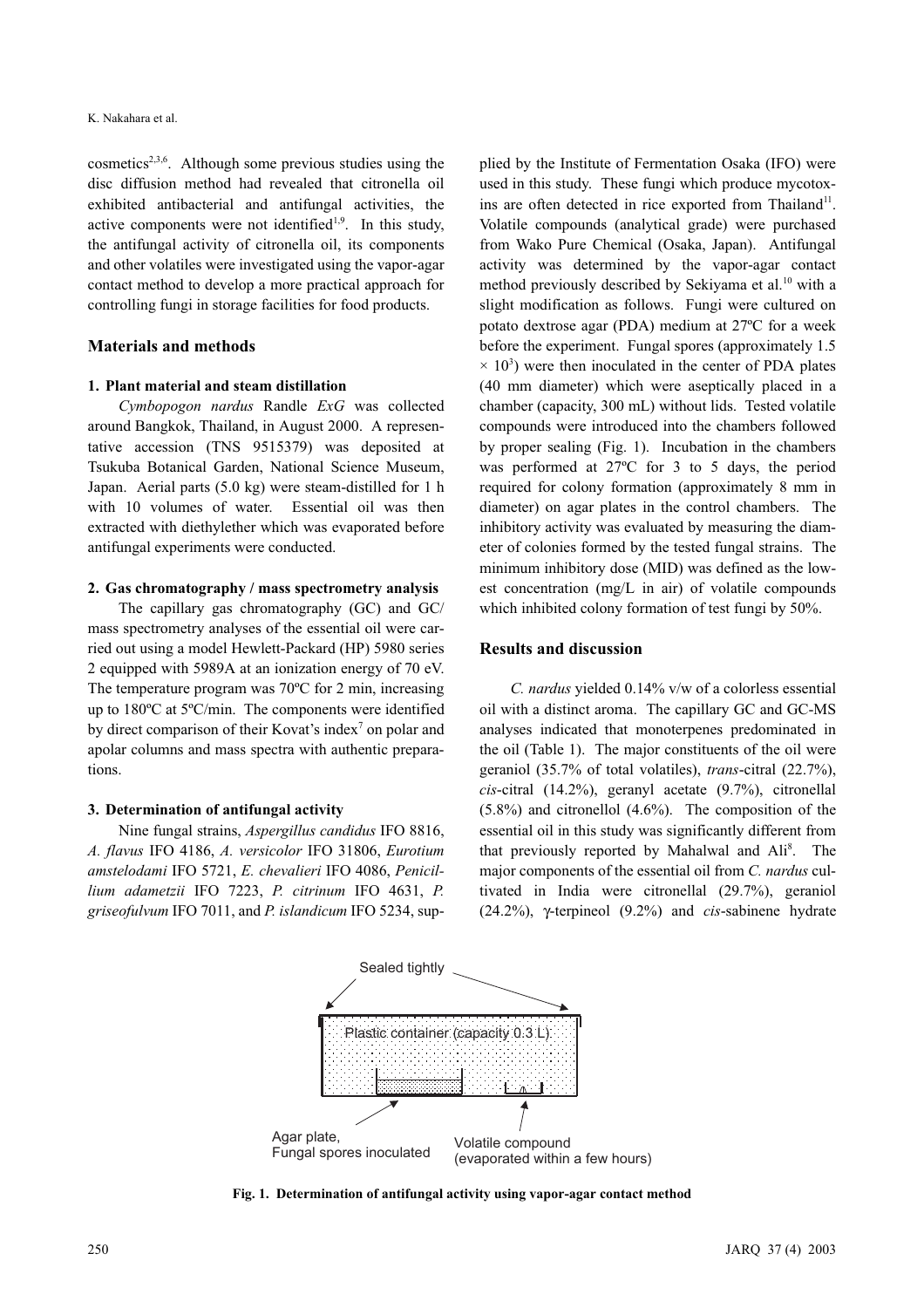| Compounds <sup>a</sup> | Percentage of | Retention index      |                     |  |  |
|------------------------|---------------|----------------------|---------------------|--|--|
|                        | total oil     | apolar <sup>b)</sup> | polar <sup>c)</sup> |  |  |
| Linalool               | 1.3           | 1,094                | 1,537               |  |  |
| Citronellal            | 5.8           | 1,148                | 1,465               |  |  |
| Citronellol            | 4.6           | 1,224                | 1,755               |  |  |
| cis-Citral             | 14.2.         | 1,238                | 1,582               |  |  |
| Geraniol               | 35.7          | 1,253                | 1,834               |  |  |
| <i>trans</i> -Citral   | 22.7          | 1,268                | 1,613               |  |  |
| Geranyl acetate        | 9.7           | 1,380                | 1,745               |  |  |
| β-Caryophyllene        | 0.8           | 1,421                | 1,572               |  |  |
| Identified compounds   | 94.8          |                      |                     |  |  |

Table 1. Chemical composition of essential oil from C. nardus

a): Compounds are listed in the order of elution on MPS-5 column.

b): Retention index on apolar MPS-5 column (Quadrex).

c): Retention index on polar PEG20M column (Quadrex).

 $(3.8\%)$ <sup>8</sup>. It is generally recognized that there are several chemotypes (marker compounds) in the same plant, such as those of Thymus vulgaris<sup>4,5</sup>. It was reported that the citronellal content varied among the cultivated varieties of citronella grass. Essential oil from Maha Pengiri (Sri Lanka and Indonesia) contained 40.5–60.7% of citronellal, whereas the oil from C. nardus var. confertiflorus (India) contained much smaller amounts of citronellal  $(17.2-33.2\%)^8$ . Additionally, the composition of essential oils is affected by many factors, including the cultivation conditions of the plants and isolation techniques<sup>5</sup>.

The essential oil from C. nardus completely inhibited all 9 tested fungal strains at a dose of 250 mg/L. However, no inhibitory effect was detected by the agar dilution method in this study at the same dose (data not shown). As was the case in previous reports, the agar dilution method and vapor phase method gave different MID values for the same essential oil<sup>5</sup>; A. niger was inhibited by a higher MID value (800 mg/L) of citronella oil using the agar dilution method<sup>4</sup>. Moreover, the vapor phase of Hyssop oil was inactive against Sarcina ureae, while the oil showed an activity when the paper disk

|  |  | Table 2. Antifungal activity of volatile compounds selected by gaseous contact |  |  |
|--|--|--------------------------------------------------------------------------------|--|--|
|  |  |                                                                                |  |  |

| Volatile compounds<br>$(112 \text{ mg/L})$ | Growth inhibition        |                          |         |                          |         |                          |                          |         |         |
|--------------------------------------------|--------------------------|--------------------------|---------|--------------------------|---------|--------------------------|--------------------------|---------|---------|
|                                            | A. c.                    | A. f.                    | A. v.   | E. a.                    | E. c.   | P. a.                    | P. c.                    | P. g.   | P. i.   |
|                                            |                          |                          |         |                          |         |                          |                          |         |         |
| Citronellyl acetate                        |                          |                          |         |                          |         |                          |                          |         |         |
| Geranyl acetate                            |                          |                          |         |                          |         |                          |                          |         |         |
| $\alpha$ -Terpineol                        |                          |                          |         |                          |         |                          |                          |         | $^+$    |
| $\alpha$ -Terpinene                        | -                        | $\overline{\phantom{0}}$ |         |                          | $^{+}$  | $\overline{\phantom{0}}$ |                          |         |         |
| Limonene                                   |                          |                          |         |                          |         |                          |                          |         |         |
| Isoeugenol                                 | $\overline{\phantom{0}}$ |                          |         |                          |         |                          |                          |         |         |
| Citronellal                                | $^{++}$                  | $^{++}$                  | $++$    | $^{++}$                  | $^{++}$ | $^{++}$                  | $^{++}$                  | $^{++}$ | $^{++}$ |
|                                            | (28)                     | (56)                     | (28)    | (28)                     | (14)    | (56)                     | (28)                     | (56)    | (14)    |
| Citronellol                                |                          |                          |         |                          | $^{+}$  | $\overline{\phantom{0}}$ | $\overline{\phantom{0}}$ |         |         |
| Linalool                                   | $++$                     | $^{++}$                  | $++$    | $++$                     | $^{++}$ | $^{++}$                  | $^{++}$                  | $++$    | $^{++}$ |
|                                            | (28)                     | (56)                     | (56)    | (28)                     | (28)    | (56)                     | (28)                     | (56)    | (28)    |
| Geraniol                                   |                          |                          |         |                          |         |                          |                          |         | $^{+}$  |
| Citral                                     | $\overline{\phantom{0}}$ |                          |         |                          | $^{+}$  |                          |                          |         | $^{+}$  |
| Nerol                                      |                          |                          |         |                          |         |                          |                          |         |         |
| Menthone                                   | $^{+}$                   |                          |         | $^{++}$                  | $^{++}$ | $+$                      | $^{+}$                   | $^{++}$ | $^{+}$  |
| $\alpha$ -Pinene                           | $^{++}$                  | $\overline{\phantom{0}}$ | $^{++}$ | $\overline{\phantom{0}}$ | $^{++}$ | $\overline{\phantom{0}}$ | $\overline{\phantom{0}}$ | $++$    | $^{+}$  |
| $\beta$ -Pinene                            | $^{++}$                  |                          | $^{++}$ |                          | $^{++}$ |                          |                          | $^{++}$ | $^{+}$  |
| Myrcene                                    |                          |                          |         |                          |         |                          |                          |         |         |

A. c.: Aspergillus candidus, A. f.: A. flavus, A. v.: A. versicolor, E. a.: Eurotium amstelodami, E. c.: E. chevalieri, P. a.: Penicillium adametzii, P. c.: P. citrinum, P. g.: P. griseofulvum, P. i.: P. islandicum.

 $++$ : potent activity (colony size in diameter  $\leq 1$  mm),  $+$ : moderate activity (1–4 mm),  $-$ : weak or no detectable activity ( $> 4$  mm). Numbers in parentheses refer to vapor MID values (mg/L in air).